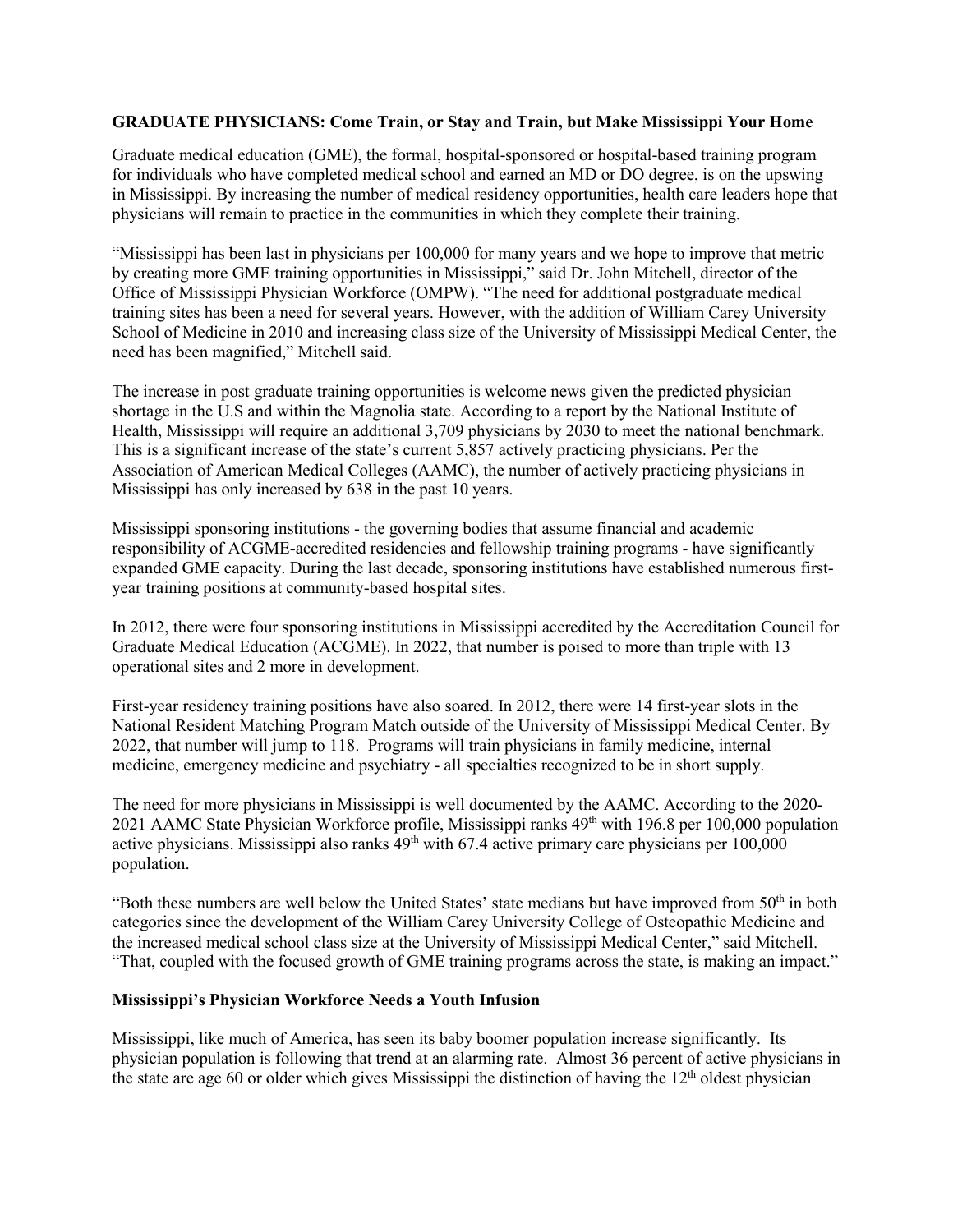workforce in the U.S., up from 17<sup>th</sup> in 2012. "This only magnifies the need for an ongoing infusion of young dynamic physicians and the one metric that we don't want to be number one in," said Mitchell.

Mississippi's focus upon graduate medical education expansion across the state has centered generally around primary care or front line medical specialties. One such program is the creation of Gulfport's new Family Medicine Residency Program which opened its doors in 2021. Gretchen Holmes, PhD, DIO for Graduate Medical Education and Director of Clinical Research at Memorial Hospital at Gulfport, said that "this and other programs to come will help address the primary care physician shortages on the Mississippi Gulf Coast and help fulfill the increasing need for more high-quality physicians in the state."

"There are significant benefits to the community from having our residents working with underserved populations at multiple clinics to working with community-based organizations to promote the medical field. Additionally, anytime you add medical residents to a hospital they have fresh eyes and offer innovative solutions whether it is from a patient care standpoint or a quality or patient safety perspective," she said.

"Finally, we anticipate that some of our residents will stay on after they graduate residency which will help us grow our primary care providers on the Gulf Coast." The hospital is considering expanding its GME program by adding an internal medicine residency, a transitional year residency, and possibly fellowships in geriatrics and palliative care.

Mississippi medical schools are responding to projected data physician shortage by significantly increasing enrollment opportunities. According to a 2019-2020 AAMC report, both the University of Mississippi School of Medicine and William Carey University College of Osteopathic Medicine have increased admissions by 78 percent, which ranks sixth in percentage change nationally. By 2023, Mississippi medical school enrollment will approach 265 students annually between the two medical schools within the state.

## **Training and Retaining Mississippi Doctors**

Although health care leaders welcome the growth spurt in medical school admissions, concerns remain that the number of GME positions in the state will be able to keep pace. Because medical school graduates must complete additional training in a residency program in order to practice medicine, medical school expansion, alone, will not ensure the state has enough doctors.

Increasing retention is critical, since investments in primary care and other specialty GME programs provide significant gains for residents, population health, and local economies. An AMA report shows that office-based physicians play a vital role in national and state economies by supporting jobs, purchasing goods, and generating tax revenue. Each Mississippi physician, on average, contributes a total of \$1.8 million in economic output. The total economic activity generated by physicians is \$8.2 billion.

AAMC data found that retention rates vary heavily by state. Mississippi is on the high end, retaining 77.7 percent of residents who remain in state to complete both medical school and residency training.

Dr. Sarah Grabmiller, Program Director for EC-HealthNet Family Medicine Residency Program in Meridian, sees a direct correlation between residency training and physician retention. "Since 2014, the program has graduated 28 residents - 15 of which have remained in Mississippi to practice medicine with six of them in our health system. Others remained in the Southeast area, and 21 of the 28 graduates now practice in rural locations."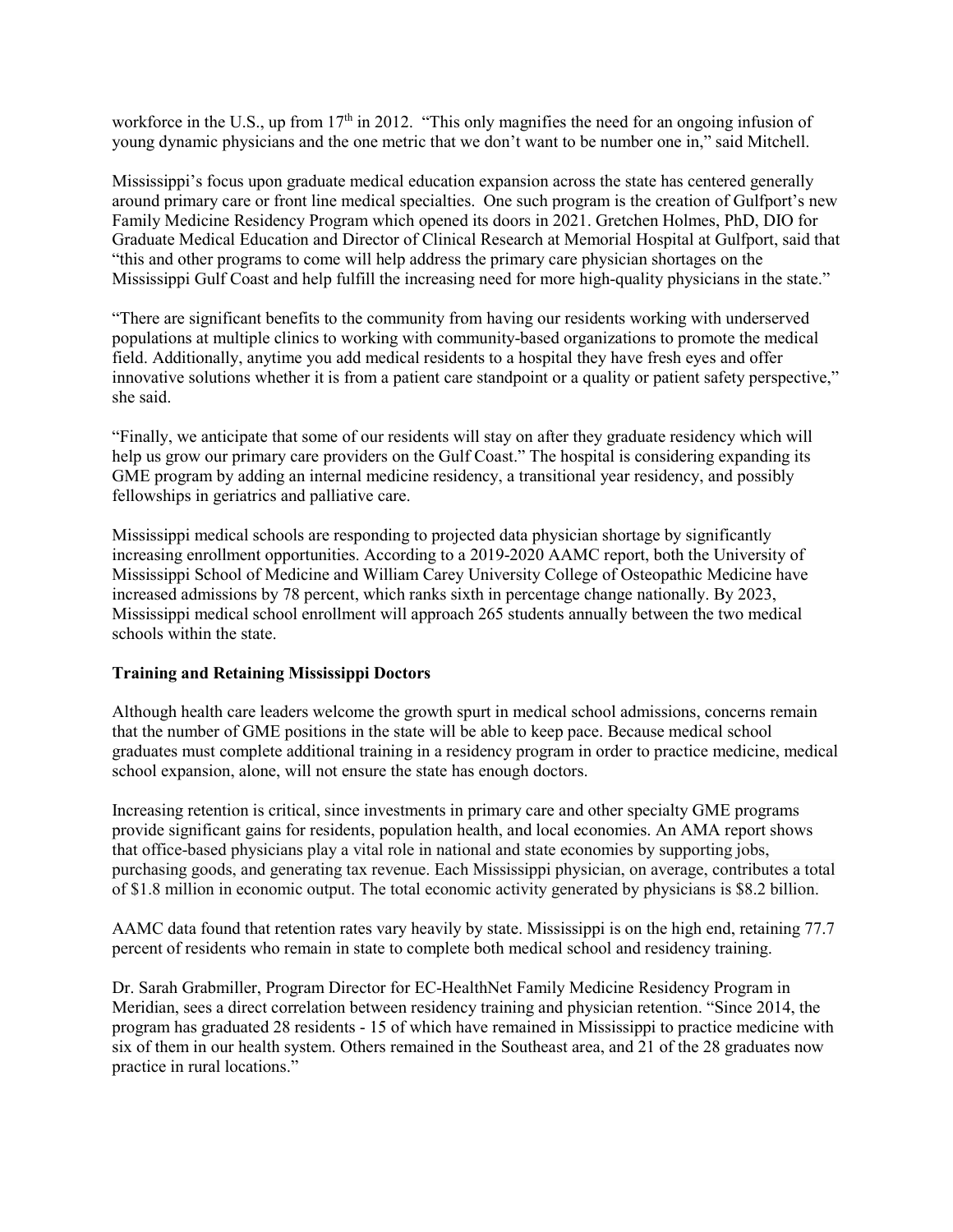"While Mississippi ranks 47-50 in most overall health rankings, with obesity, diabetes and other illnesses and diseases associated with sedentary lifestyles and diets, family medicine and primary care could help mitigate these conditions with increased access and education. This was the main goal when EC-HealthNet comprised the consortium of hospitals in East Central Mississippi and West Alabama," she said.

# **Mississippi Physician Workforce Expansion**

Expanding residency training capacity will directly increase the number of doctors practicing in Mississippi – a primary goal of the Office of Mississippi Physician Workforce (OMPW). Established by the Mississippi State Legislature in 2012, OMPW identifies physician workforce needs and help find solutions for the shortage of practicing physicians and their distribution.

Working with potential sponsoring institutions across the state, OMPW leads feasibility studies for GME training programs by analyzing key factors such as community need, faculty and teaching resources, and patient volume to ensure that potential programs meet ACGME residency requirements.

The approach has proven successful. As of 2022, OMPW-assisted GME training sites at community based hospitals include family medicine, internal medicine, emergency medicine and psychiatry.

In July, 2021, the Mississippi State Hospital (MSH) launched its four-year psychiatry residency program – a pivotal step for a state that has just one psychiatrist for every 100,000 people. Ideally, there should be one psychiatrist for every 10,000 residents. The program will host six psychiatrist residents per year and is designed to ease Mississippi's chronic shortage of mental health specialists.

# **Attracting the Next Generation of Physicians to Rural Medicine**

Physician shortages pose a real risk to patients – especially for those in underserved areas. The need for additional physicians is particularly critical in rural Mississippi, the site of the Mississippi Delta Family Medicine Residency Program, a community-based residency sponsored by the Mississippi Medical Education and Research Consortium (MSMERC).

The three-year program is the first to locate in the Mississippi Delta – one of the most underserved, poorest, and rural areas in the U.S. The residency is on track to graduate its first complement of seven family physicians by 2023.

Second year resident, Anthony Carter, MD, a graduate of the University of Mississippi School of Medicine, says he chose a rural residency program because "These are the places doctors are needed most. The patients, here, generally do not get adequate primary care; instead, they are seen in the emergency department when they are at their sickest," he said. "Our program bridges that gap and provides health maintenance and preventive care. I believe we are already having a significant impact on the community, and my hope is that we continue to grow and become the primary care resource for the region."

"GME expansion with programs like these and their locations will not only increase the number of residents in the state, overall, it will increase the number of doctors in rural areas of the state," said Mitchell. "This will reduce workforce shortages and increase access to care for all Mississippians. There are now GME training sites all over the state, so for anyone searching for a spot to further their medical education, please give Mississippi a strong look. And, if you do come from out of state or remain in state to obtain your GME training, we hope you consider making your career here. Mississippi needs you and will welcome you to the Mississippi family."